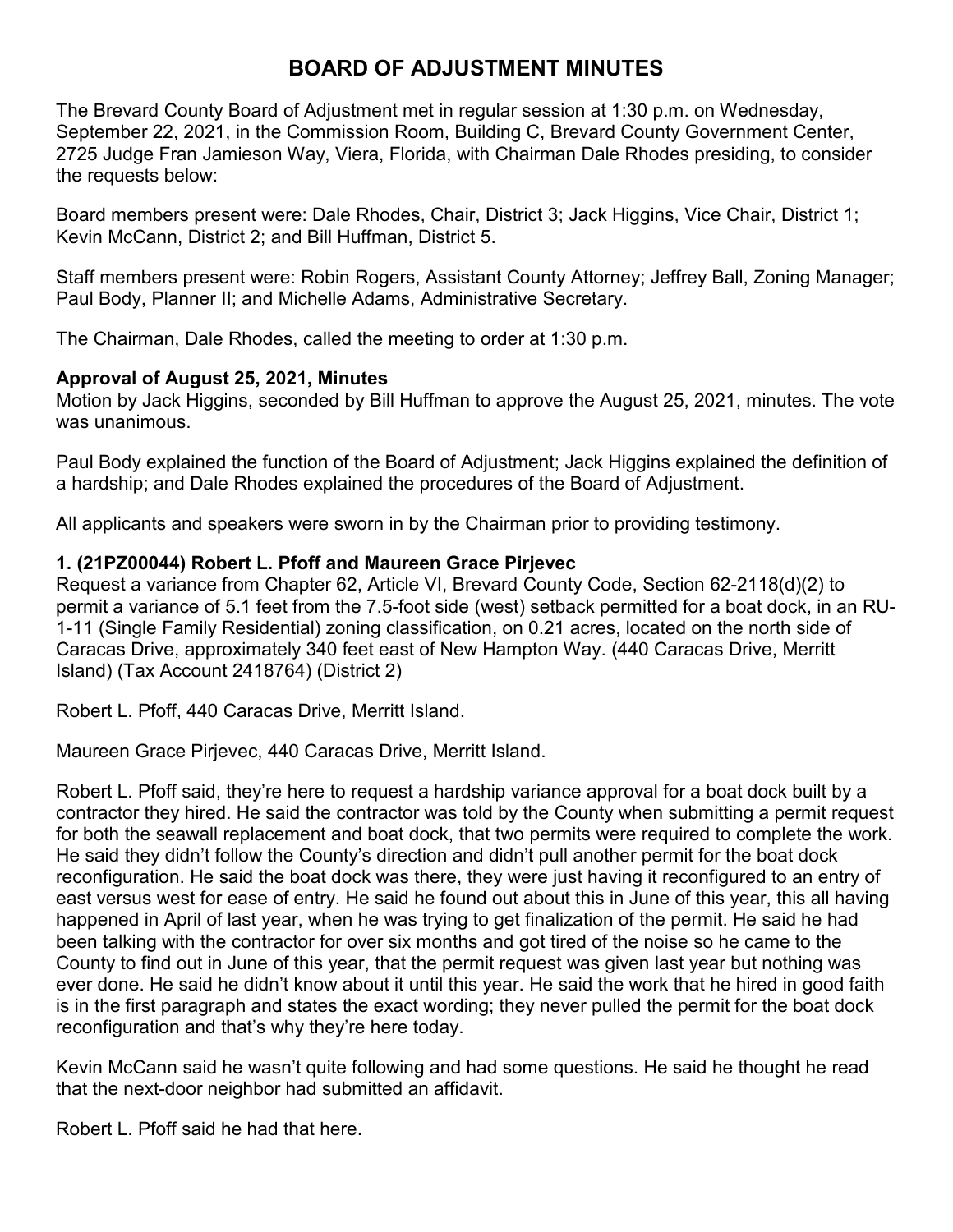Kevin McCann said it wasn't in his packet and would like to review what was submitted to the County.

Paul Body said he had the affidavit from the next-door neighbor.

The Board members reviewed the affidavit from the physical file.

Kevin McCann asked if it was from their immediate adjacent neighbor to the west; the side of the property to which the dock is closest.

Robert L. Pfoff said, to the west, correct.

Kevin McCann asked, if when he contracted with Integrity Marine Construction, if they did not discuss setbacks with him.

Robert L. Pfoff said no.

Kevin McCann asked if there were plans produced.

Robert L. Pfoff said there were drawings produced but he doesn't have them, he tried to get them; he has the original survey of what it was prior to the reconfiguration. He said he has the final as built.

Kevin McCann asked if he knew what the setbacks were.

Robert L. Pfoff said no.

Kevin McCann asked if when the dock was reconfigured, was it constructed closer to the property line than originally was.

Robert L. Pfoff said, correct. He said previously, the dock had an entry coming from the west and the reconfigure has it entering from the east. He said the reason his neighbor signed the affidavit that it was ok is his dock is fairly close and it was pinching. He said he only has a 20-foot runabout boat but it was pinching him to where if the wind was blowing he had a heck of a time getting into that slip. He said he flipped it around and in doing so, left the four poles that held the roof on and removed a front portion of the deck on the existing previous dock and put that in front so now he drives in this way instead of coming in that way.

Kevin McCann asked if he knew how much closer to the side yard property line it was moved.

Robert L. Pfoff said from the previous configuration, no not exactly, probably five feet.

Jack Higgins asked if he ever complained to the state of Florida, the DBPR, about the contractor.

Robert L. Pfoff said he had not, he had only been to this County Zoning.

Jack Higgins asked if he ever thought of that or was informed of it.

Robert L. Pfoff said he wasn't informed, but thought about doing a lot of things if he doesn't get the variance approved; he didn't want to address those until going through this portion of the process.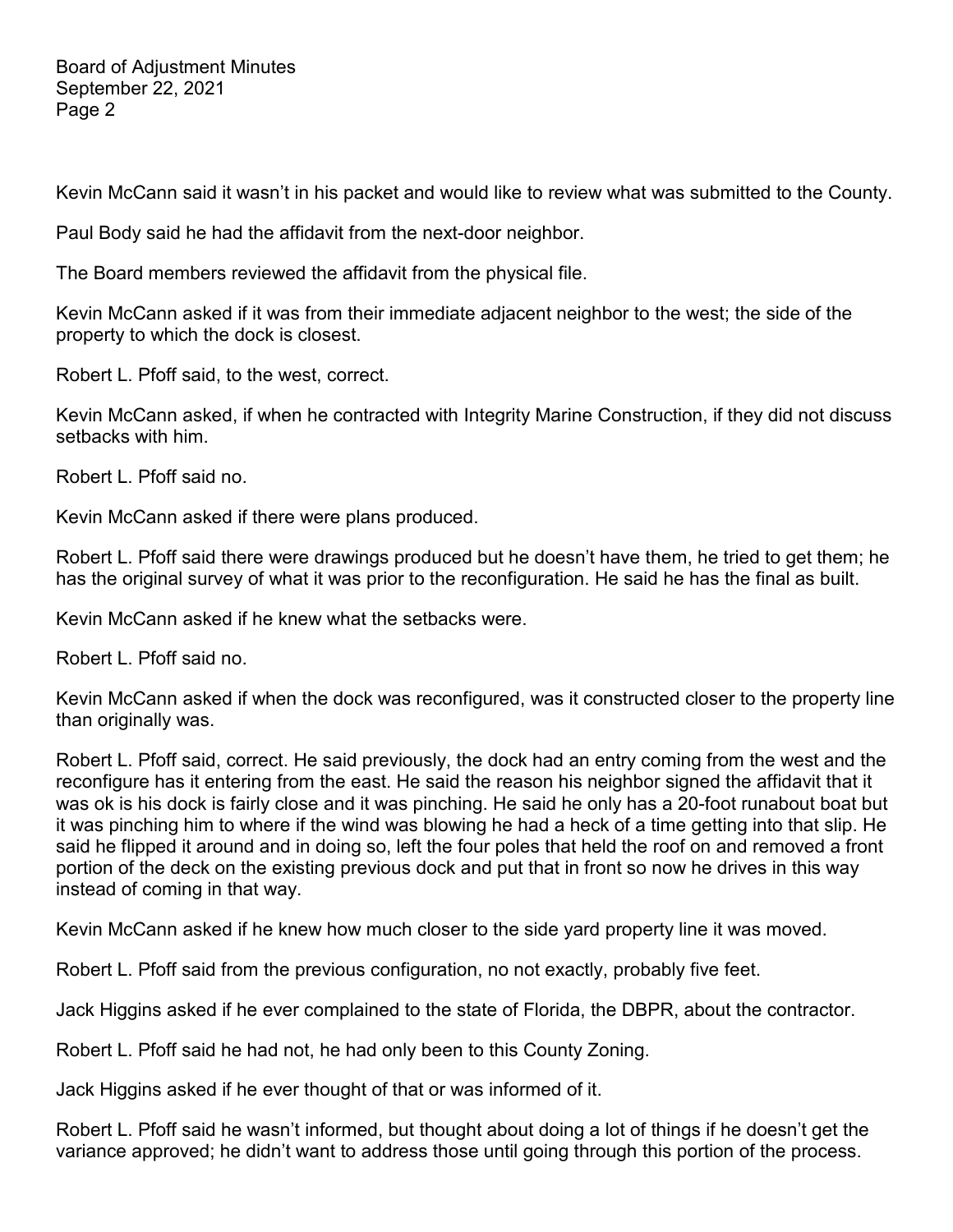Jack Higgins said that Mr. Pfoff said he never he was never given a copy. He asked if when he engaged this GC, did he or him think to give you a copy of what he was doing.

Robert L. Pfoff said they had a written statement to identify, it's on the worksheet he gave, first paragraph, it's the statement of work he agreed to. He said he assumed the drawings were requested by the County to go through their approval process; he assumed he was doing that with them.

Jack Higgins asked if there was a drawing left on the board for the inspectors when they come, as required.

Robert L. Pfoff said he didn't look at the board, it's still up, for the contractor.

Jack Higgins said, yes, where the plans are kept for the inspector. He asked if in that time he ever looked to see anything, because he had been complaining.

Robert L. Pfoff answered that he wasn't complaining until the end.

Jack Higgins asked if the contractor filed an affidavit with the County, a notice of commencement.

Robert L. Pfoff said he assumed he did.

Jack Higgins said that wasn't checked on.

Robert L. Pfoff said in good faith, he contracted with him thinking he knew all the rules and regulations.

Jack Higgins said yes, but as much as it's advertised, everyone has an idea.

Robert L. Pfoff said he knows now.

Dale Rhodes asked if he did some of the work or the contractor, as a minute ago he used the words, I changed the entrance and left the poles.

Robert L. Pfoff said he didn't do any of it, that was the design of why he hired the contractor.

Dale Rhodes confirmed that the "I" was because that's what he wanted but the contractor did all the work.

Robert L. Pfoff said correct, 100% of it.

Dale Rhodes asked if since the board is still there, did he look to see if there were plans it.

Robert L. Pfoff said he did, and there's nothing in there.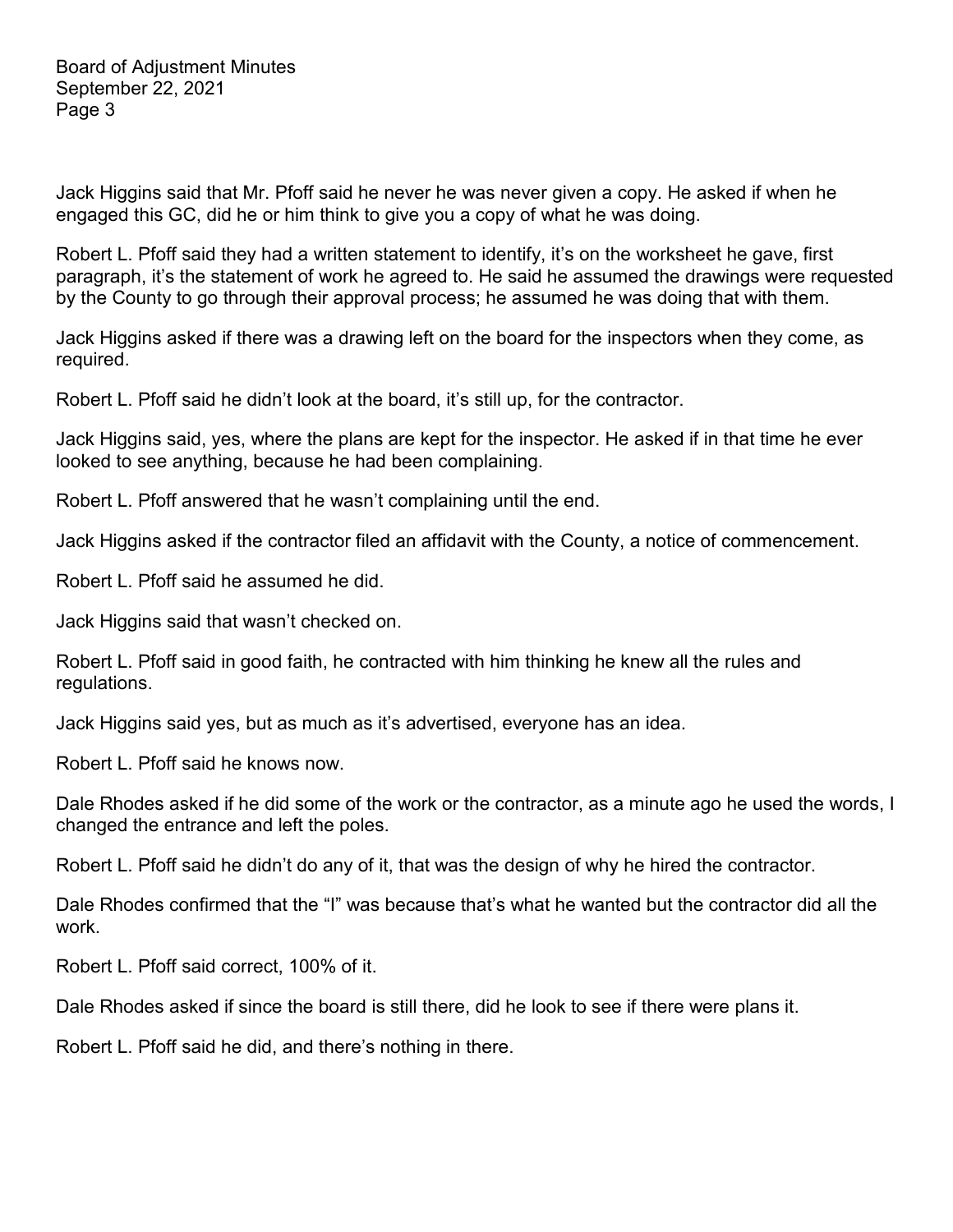#### No Public Comment

Kevin McCann said he feels for them but is concerned about setting precedence on putting all the blame on the contractor; they have some responsibility to know what's permitted and not permitted. He said when it's two feet from the neighbor's yard, he finds it hard to believe it's not thought to be too close for a dock. He said he hasn't made his decision yet and hopes to discuss further so the Board can come up with a decision together.

Jack Higgins said he has a problem with the questions he has asked that are pretty common in today's world, it's advertised on TV and radio, and for someone not to know the proper way, he can't offer any more assistance on that.

Bill Huffman said he is inclined to think that since the neighbor singed off and his entrance is the other way, that this is a minor impedance to those two properties.

Dale Rhodes said before he goes through the required six points, he'll give his opinion. He said if they start approving variances after the fact, they set themselves up for a situation where people start building and then come in later saying they didn't know and asking for allowance. He said according to their hardship definition, they cannot accept financial hardship as a hardship. He said he has the right to consult an attorney and would recommend that, DBPR should be notified. He said anytime a dock comes before him, he is extremely reluctant to allow variances because if two feet is allowed here, the next guy wants three feet and the next wants four feet and the next thing you know, there is no gap. He said though the current neighbor may not have a problem, if that house is sold to someone else and they want to build something, they maybe can't maneuver in because their dock is too close. He said he is not a jerk most of the time, the reality is, he feels for them but has to look at health, safety and the purpose of codes and why they're there. He said he had a contractor that didn't do their job, if they didn't pull a permit they certainly didn't comply with what they had done.

Jack Higgins said whatever the case determines, he has a right to file a complaint against that contractor and would probably prevail; he used to sit on the board.

Dale Rhodes said it's a state board, the Department of Business Professional Regulations; they control the licensing of every entity in the state of Florida. He said anytime there's a problem with a contractor or realtor that's in business, a complaint can be registered with them and there is a process they go through to help remedy the situation.

Bill Huffman said his elected representative can help work through that, contact them.

Dale Rhodes said he will go through the six points. He read, do special conditions and circumstances exist which aren't applicable to any other lands, structures or buildings in the applicable zoning classification. He said there are no special conditions or circumstances that exist that requires needing that extra distance on the dock. He read, the special circumstances and conditions don't result from actions from the applicant. He said it's not him but the contractor he hired so is a result of his actions, the contractor is an extension of him. He read, that granting the variance and request won't confer on the applicant any special privileges that are denied by the provision of the Chapter to other lands, buildings and structures in the identical zoning classification. He said if they approve this they would be giving special privilege as they have turned sown many of these that have requested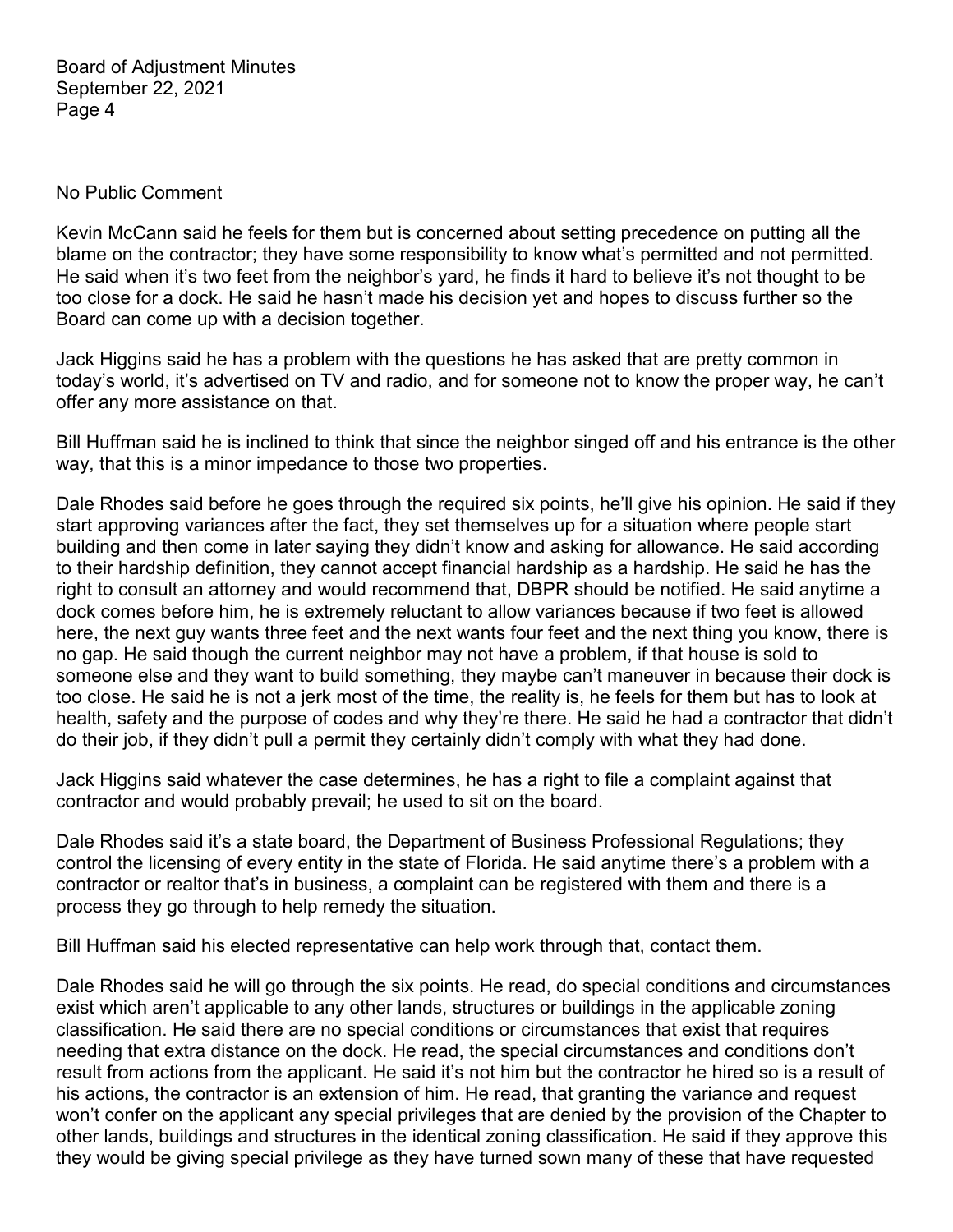less distance; they would be giving special allowances. He read, literal enforcement of the provision of this Chapter would deprive the applicant of rights commonly enjoyed by other properties in an identical zoning classification under the provisions of this Chapter and will constitute unnecessary and undue hardships on the applicant. He said that isn't the case, the enforcement is there for safety reasons and is not depriving him of any rights; everyone else is held to that same standard in that area. He read, that the variance granted is the minimum variance that will make possible the reasonable use of the land, building or structure. He said that is not the case either because he can have a reasonable use of the structure without having the extra five feet. He read, that granting the variance will be in harmony with the general intent and purpose of this Chapter and that such a variance will not be injurious to the area involved or otherwise be detrimental to the public welfare. He said this is not the case either, this could be very much harmful to the public welfare, as he has stated, if somebody else purchased the property next door, they may not be able to build their dock because his is extending too far. He said if they do build a dock, there is the possibility that if storms come, collisions take place.

Motion by Kevin McCann, seconded by Bill Huffman, to approve the variance as depicted on the survey submitted by the applicants. Motion failed, thereby denying the request. The vote was 3:1 with McCann, Rhodes and Higgins voting nay.

### **2. (21PZ00048) Michael and Annette Criss**

Request a variance from Chapter 62, Article VI, Brevard County Code, Section 62-1344(5)(b) to permit a variance of 4.1 feet from the 5.0-foot rear setback required for an accessory structure, in an RVP (Recreational Vehicle Park) zoning classification, on 0.09 acres, located on the west side of Frontier Drive, approximately 683 feet northwest of Shuttle Circle (3111 Frontier Drive, Titusville) (Tax Account2111574) (District 1)

Michael Criss, 3111 Frontier Drive, Titusville

Annette Criss, 3111 Frontier Drive, Titusville

Michael Criss said he hoped everyone had a nice lunch and said he had been with his bride for almost 30 years. He said four score and seven years ago a shed was erected on their property, for trivia buffs that's 87 years. He said while that's an exaggeration, according to most of his neighbors who were there when the park first began building, it was late 2001 or early 2002 that the shed was put on the property. Google earth has it on satellite image in 2004, that's the earliest image he could see it well. He said back then it was common practice to build structures close to the property line; most of the lots along his fence have the building right on the property line. He said they are not requesting additional encroachment, only using the existing footprint and want to go vertical. He said there's approximately 14 feet behind their existing structure before running into the border fence of the RV park; there is grass and bushes back there. He said on the other side of the fence there's an abandoned overgrown orchard; no one lives behind them for at least a quarter mile to US1. He said eliminating the five-foot rear section of the existing structure accounts for approximately 25% of the proposed building; this creates a hardship due to the lack of room to accommodate new laundry and bath facilities. He said storage is a premium in RV living and this would cut down about 60 square feet of their storage space without this variance. He said the proposed accessory building doesn't block anyone's view or get any closer to adjacent lots. He said they need room for a full-size washer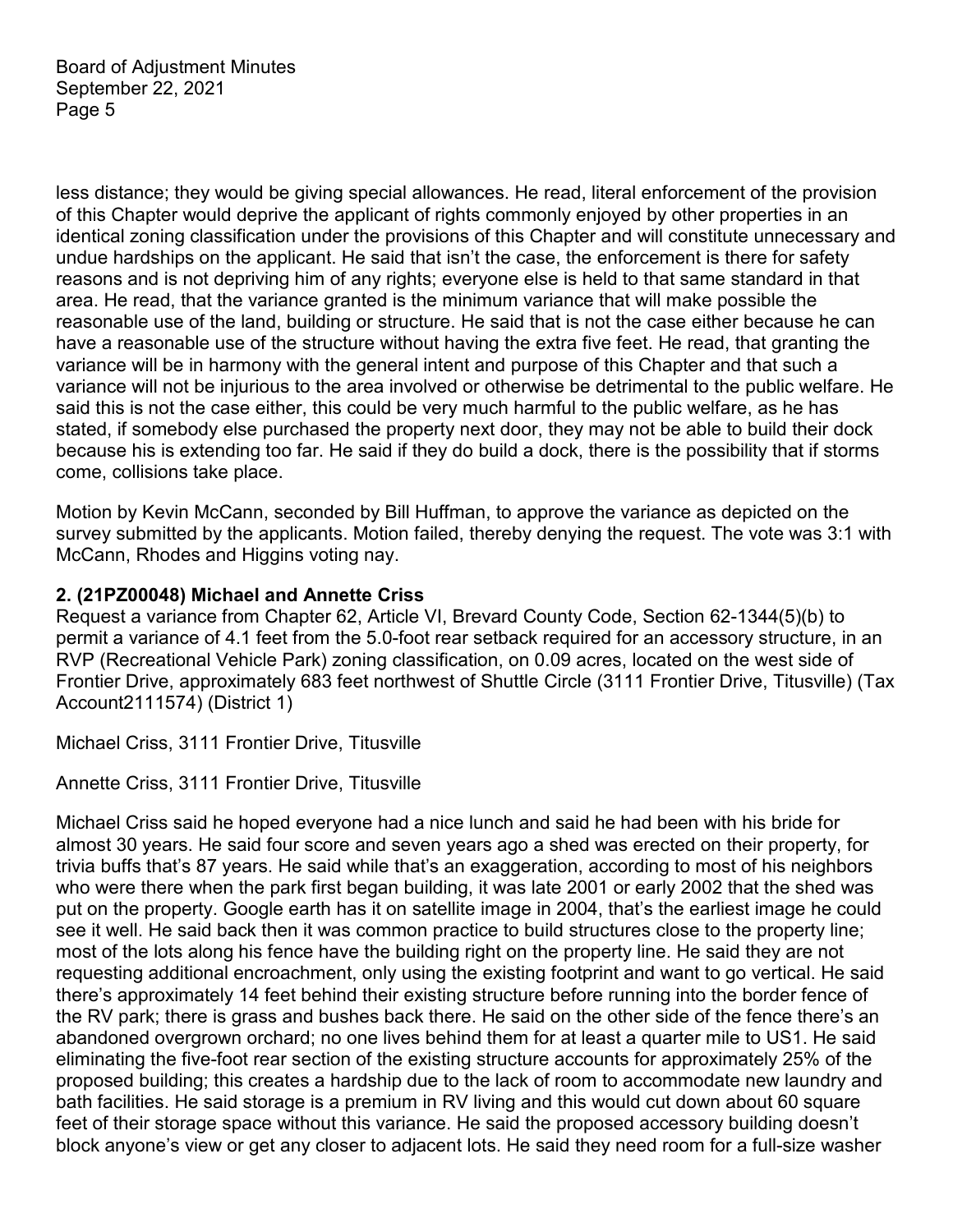and dryer, normal size shower and second water closet as an alternative to the RV. He said the accessory building would greatly reinforce the stability of his RV port, it's over the whole thing, as when a post is attached to a framed structure, it becomes almost immobile. He said the variance will allow two additional supports to be attached to the framed structure which will immensely improve the survivability of the RV port in hurricane conditions. He said with the added square feet allowed by the variance, their golf cart could be parked inside out of the weather. He said RV lifestyle requires that their home, the RV, be taken to dealers for repairs on occasion; without the extra space, finding room to place a blowup mattress on the floor would be almost impossible. He said this accessory structure would give the room they need in their retirement years; without it they wouldn't be able to stay there for their remaining healthy years and when he gets sent to the dog house, he won't be surviving without amenities. He said they have spent much time working on their layout which will be for not without variance approval.

Jack Higgins said he went by twice, they're doing a lot of building in there, all over the park.

Michael Criss said it's a beautiful little place.

Jack Higgins said it's in harmony with 90% of the neighbors; he doesn't see a problem with what they are asking for compared to all the neighbors in that crowded area.

Dale Rhodes asked if they wanted to replace the current footprint.

Michael Criss said no, the shed now is 12x12, they're going to leave it where it's at and go straight up, the RV port is going to be the roof of the structure.

Dale Rhodes asked if he was increasing the height.

Michael Criss said yes and moving it forward, away from the property line.

Dale Rhodes asked how the height would give them extra room.

Annette Criss said that is where the storage is going to be.

Michael Criss said there will be a loft up there, an extra five feet of storage that they would not have plus the washer, dryer and bathroom would have to move five feet forward. He said the total square footage is 476 square feet, not a lot of room to get the things needed in there.

Dale Rhodes asked if they were able to go long ways rather than up.

Michael Criss said they are going long ways and up.

Dale Rhodes asked if they were going long ways and up.

Michael Criss said yes, they want to use what's currently there, go up and also go forward in their lot.

Annette Criss said they have a 45-foot fifth wheel that takes up half their lot, plus they have to park their vehicles in front, so doesn't leave a lot of room.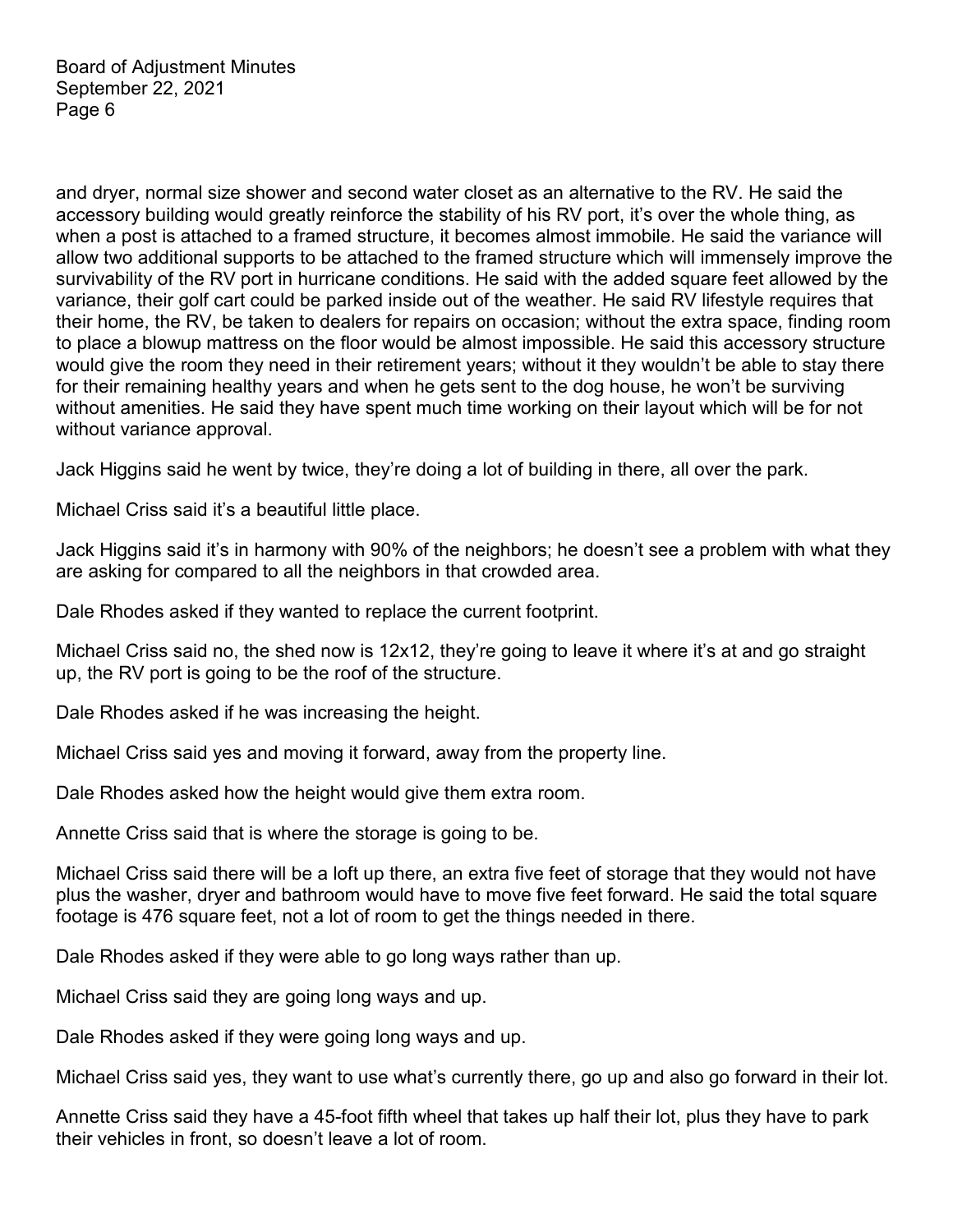Dale Rhodes said, if he is understanding, they are taking the 12x12, going up; he asked if there was a privacy fence behind them.

Michael Criss said yes, about 14 feet off the back of the existing building; there's nothing behind them.

Dale Rhodes asked if they knew who owned the property behind them.

Michael Criss said no.

Dale Rhodes said he didn't check that out. He asked if they were going up and extending the length of it too.

Michael Criss said that's correct; now it is 12x12, when it's done it will be L shaped, 10 feet wide and back where the 12 foot is, it will remain 12 feet.

Dale Rhodes asked if he was going L like this, what if he went sideways.

Michael Criss said their trailer is back that way, they can't go that way.

Dale Rhodes asked if he understood what he was asking.

Michael Criss said yes and he had some pictures he took that morning if they were interested.

Dale Rhodes said that's okay. He asked if there was any other way to get that square footage without having that additional, going further in the L shape that they're going.

Michael Criss said no, not and allow room to park the truck, car, Can Am and golf cart. He said now it's strategically placed and fits in rather well.

Dale Rhodes said the guys got toys.

Michael Criss said the truck has to pull the trailer, he drives to work and she has her car as well.

Jack Higgins said what threw a curve at the end is he said loft.

Michael Criss said it's just a storage loft.

Jack Higgins said shelf.

Michael Criss said it will be a floor where they can put all the things that need to be under air.

Jack Higgins said he had mentioned something about an air mattress.

Michael Criss said that's on the floor, if they wanted to come back there if the trailer had to go somewhere, they would have room where the golf cart would come in and put an air mattress down to sleep on. He said sometimes when the trailer goes in it will be a week, lucky if it's a month.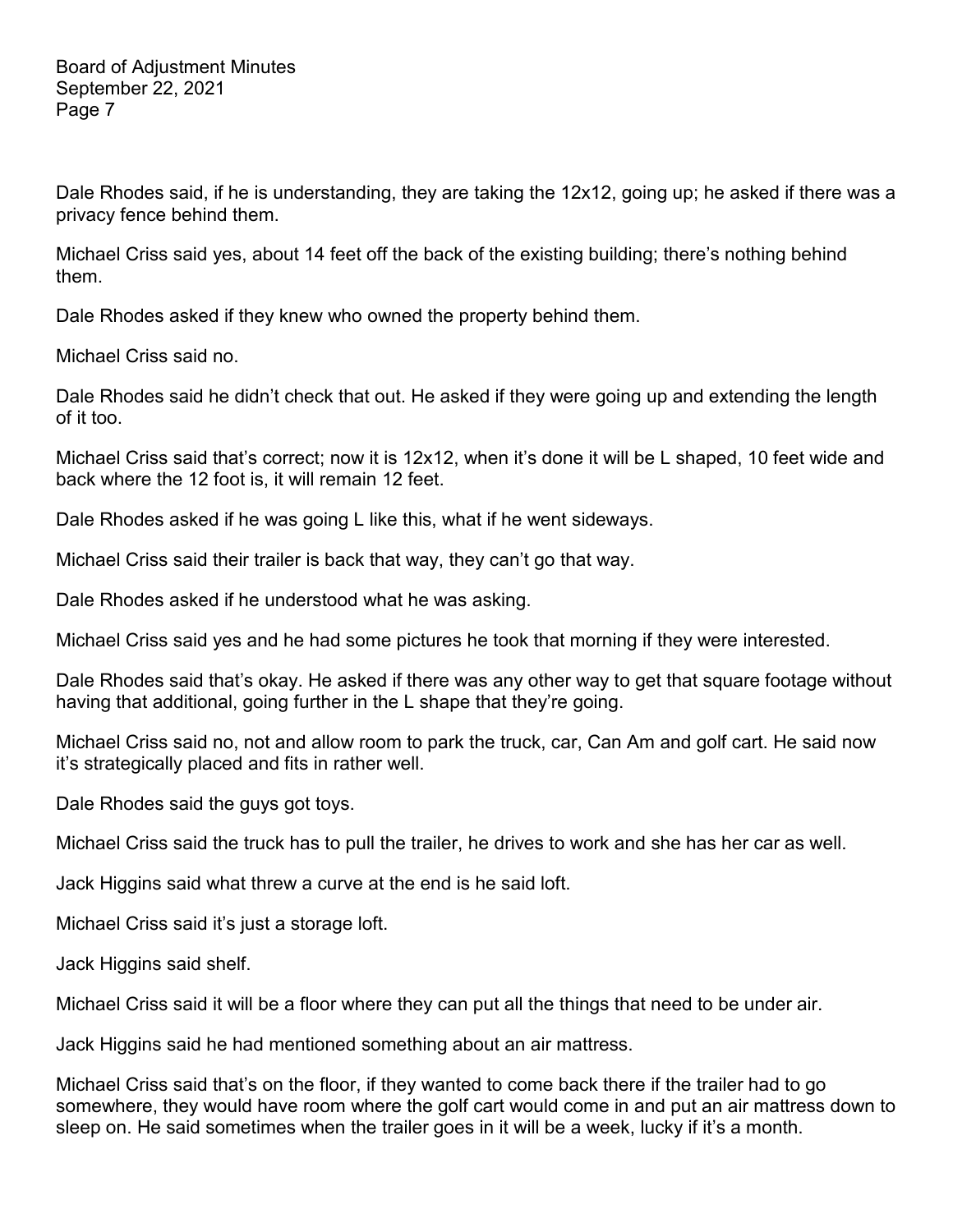Kevin McCann asked if he was going up one floor on the existing shed and the additional square footage is going to move toward the front of the property line and the entire thing sit on the existing concrete pad.

Michael Criss said correct, it will.

Kevin McCann asked if that will be two stories as well.

Annette Criss said no.

Michael Criss said only for the back part where the loft will be, the front will be open so it will be ceiling height when you first walk in for the first ten feet. He said the last 17 feet will have a loft over it for storage. He said the only storage they had now is in the RV, he has a cargo trailer that things don't survive well in with the heat; they need room to put stuff that has to go under air. He said right now it's stuffed in the hold of the camper; they don't have a lot of room to put things so would like to have this available under air.

Bill Huffman said looking at their sketches he can see the new addition is pulled from the one-story frame existing that almost touches the back line, he can't see in the photograph, he asked if it was recent.

Michael Criss said he had a picture (on an iPad).

Dale Rhodes said if he gives that to them it will have to stay with them.

Jack Higgins said they will take the iPad

Michael Criss said they don't want it, the screen's all cracked.

Bill Huffman said he is asking if the existing shed has been there for a while.

Michael Criss said he has a satellite picture of it, it was in his package, from 2004.

Dale Rhodes asked if the old building still exists.

Michael Criss said yes, it is.

Dale Rhodes asked if he was taking it down at all.

Michael Criss said they will be reusing almost all the studs.

Dale Rhodes asked if they were going to strip it.

Michael Criss said the siding is coming off, they're going to put nice siding on it, it gets stained easily.

Dale Rhodes asked Paul Body if they were legitimizing the existing building with this variance or was there a permit that allowed that one to be there.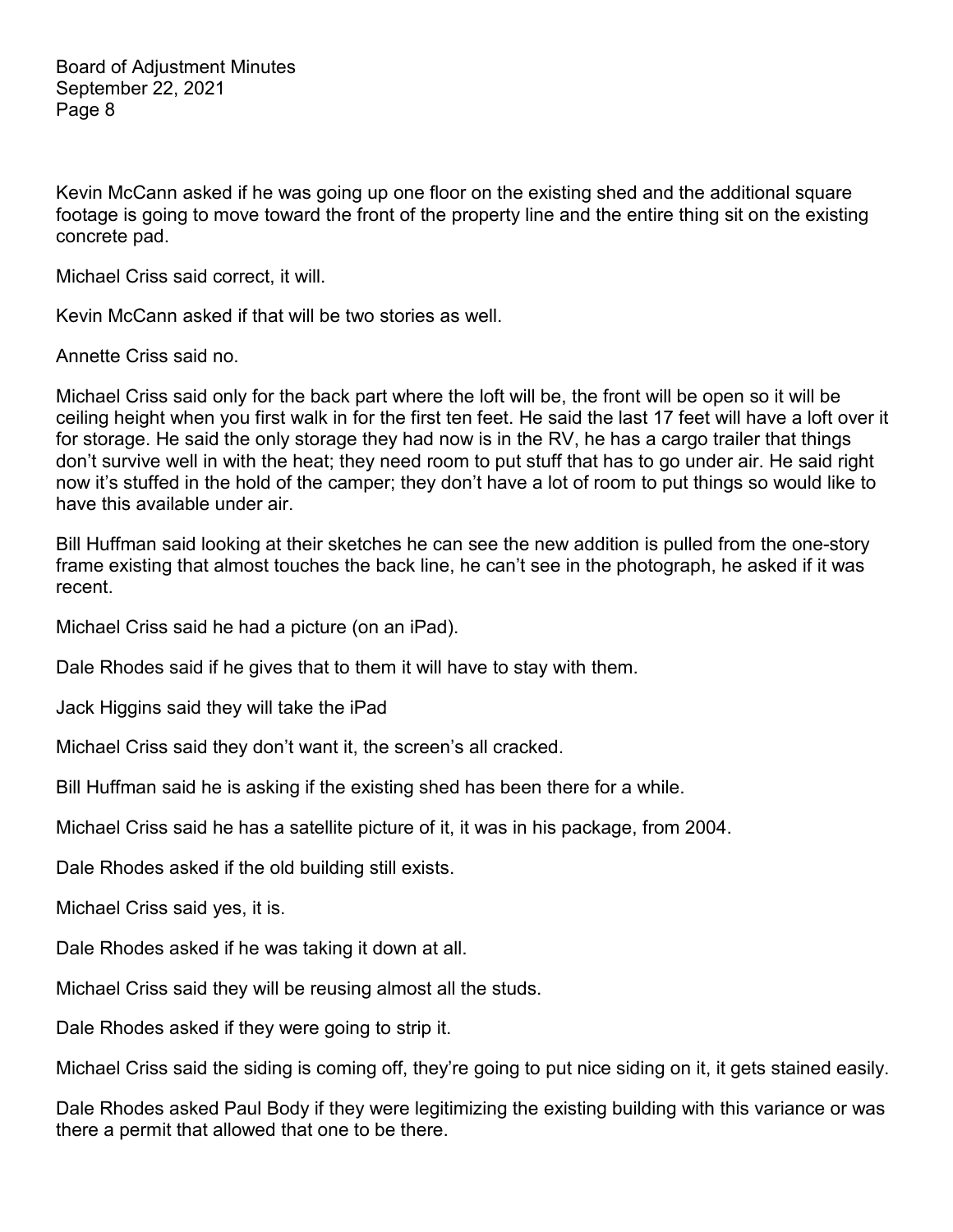Paul Body said there was a permit to permit this, it met the setbacks on the proposal; at the time when doing the research, it appeared nobody put in for an as built survey. He said when the inspector went out to inspect the shed, he didn't realize there was a 15-foot track behind them that was probably part of their property, they assumed that was the reason and nobody knew exactly where it was until he came in with this. He said with this variance, they aren't supposed to have living area, they can have it as a proposed storage area; they're supposed to live inside their RV unit and that's the reason it's opened up. He said they can have this as an accessory to it for storage or washing.

Dale Rhodes said it's okay to use as a laundry room but heard them state they were putting a bathroom in it.

Paul Body said they can have a bathroom in it, they aren't supposed to be living in this accessory structure, they're supposed to be living in their RV.

Bill Huffman said the tract A that's behind the buildings, 15 feet wide, says it's a buffer and utilities.

Jack Higgins said it's an easement.

Paul Body said he's not sure what it's used for, he didn't' read it; it says buffer and utilities so must be used for both of those. He said it's part of the RV tract, belongs to Willow Lakes.

Dale Rhodes asked if he was in the easement.

Paul Body said no, he is onto his property almost a foot, 0.9 of a foot.

Jack Higgins said, where the carport is, a lot of these build on the same thing in the back of them for that use; it's a pretty common thig in these areas.

Michael Criss said, yes, it is.

#### No Public Comment

Dale Rhodes said he will go through the six points. He read, do special conditions and circumstances exist which aren't applicable to any other lands, structures or buildings in the applicable zoning classification. He said he's not sure that special circumstances and conditions exist other than that the building was there when they acquired the property. He said his understanding is that if they aren't adding onto it, there is no violation at this point, but because they are adding on, this is where this comes in. He said that would be the only circumstance that would be applicable to this. He read, that special circumstances and conditions don't result from actions from the applicant. He said they did not build the structure that currently exists, in the case of the part they are dealing with, which is the setback, they didn't create that. He read, that granting the variance and request won't confer on the applicant any special privileges that are denied by the provision of the Chapter to other lands, buildings and structures in the identical zoning classification. He said he always has a problem with this question because Mr. Higgins is telling him there are other properties that have the same type of thing; in that case, they wouldn't be granting any special privilege. He said however they are making an exception to what the setback is so with that condition they're giving a special privilege. He said that's where he has a conflict when trying to answer this question. He said if there are other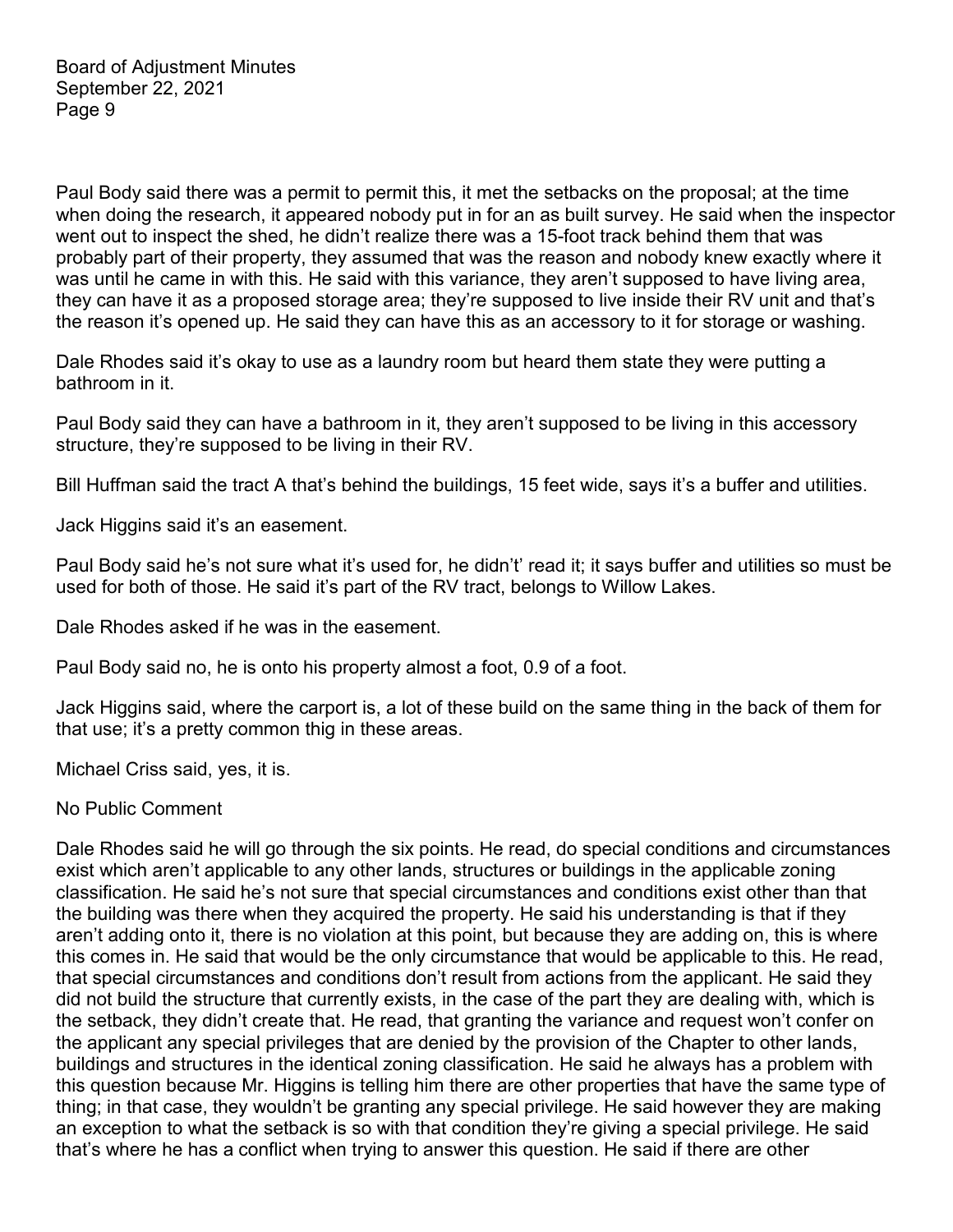properties in the area that they've allowed that to, then it doesn't allow special privilege. He said this building existed prior to so doesn't give then special privilege. He read, literal enforcement of the provision of this Chapter would deprive the applicant of rights commonly enjoyed by other properties in an identical zoning classification under the provisions of this Chapter and will constitute unnecessary and undue hardships on the applicant. He said he that doesn't apply in this case; what they want to do is a want, it doesn't keep them from using the building or property, or enjoying the property, it just keeps them from having the shed they want, if they said no. He read, that the variance granted is the minimum variance that will make possible the reasonable use of the land, building or structure. He said that's not the case, they still have a reasonable use of the land and structure that exists. He read, that granting the variance will be in harmony with the general intent and purpose of this Chapter and that such a variance will not be injurious to the area involved or otherwise be detrimental to the public welfare. He said he would defer to Mr. Higgins, having gone out there, has said that other properties have similar type structures already in existence; so, it does become in harmony. He said he asked if it got into the right of way for a welfare issue; in this case it doesn't appear to be. He said he doesn't see anything that says it's dangerous if they do this, somebody getting injured or the fire department can't get in; they don't have that case. He said being that the structure already existed, he doesn't have a problem with that if remodeling, but they are adding on. He said his question about coming forward or going lengthwise was if there was a way to do it and not be in the setback, he thinks there is but because of the multiple vehicles, it creates a parking issue. He said he is not sure the parking issue is what he needs to be concerned about, it's the structure and variance being requested.

Jack Higgins said he went by twice and it is in harmony with the entire development in that area.

Motion by Jack Higgins, seconded by Kevin McCann to approve the variance as depicted on the survey submitted by the applicants, with the condition that the accessory structure not be used as living space. The vote was unanimous.

# **3. (21PZ00049) Julio Henriques**

Requests a variance from Chapter 62, Article VI, Brevard County Code, Section 62-2123(a) to permit a variance of 3.5 feet from the required 5.0-foot side setback (north) required for a swimming pool screen enclosure, in an RU-1-13 (Single Family Residential) zoning classification, on 0.23 acres, located on the west side of Mohican Way, approximately 450 feet north of Beverly Court (83 Mohican Way, Melbourne Beach) (Tax Account 2956473) (District 3)

Julio Henriques, 83 Mohican Way, Melbourne Beach. He said he is seeking a variance to the side setback to replace the pool screen enclosure. He said the house was built in the early 70's, the third house built in the community. He said when he bought it, it was exactly the way it was built, there were a lot of repairs and new improvements; the original enclosure was there when he purchased the house. He said like the other stuff the enclosure was in bad shape, bolts were rusting; he had to take some of the pieces down because the bolts would rust and fall off and pieces were dangling. He said the other big problem is it's not like the new enclosures today that go up like the hip thing, it was attached to the roofing shingles across the back, so he had leaks. He said it was unsafe, he had to take a lot of it down initially and looked to get a contractor who came over and made him aware that even putting it up in the exact same spot, which is what he wants to do, he needed an easement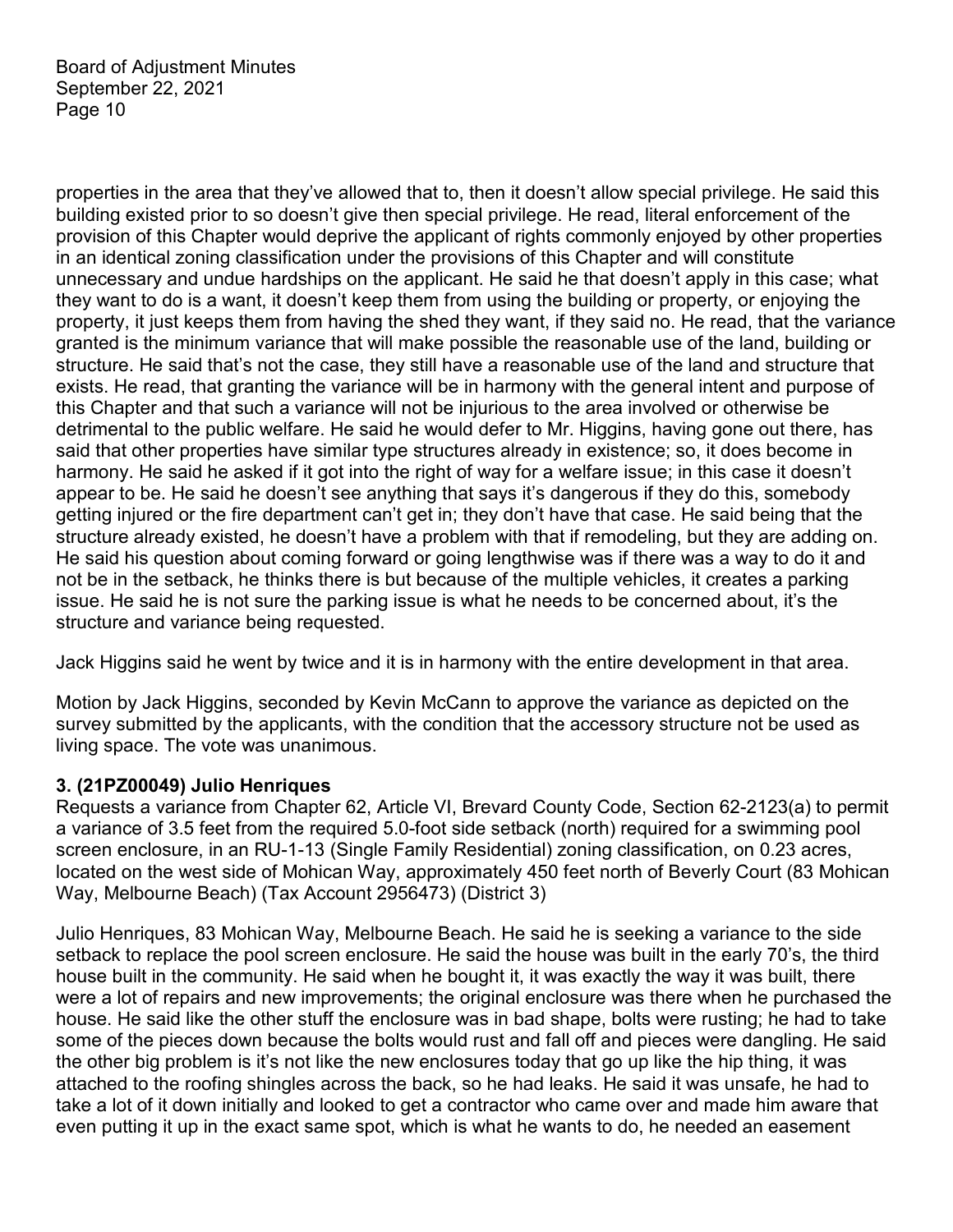vacate first. He said he went through that process, completed in and was approved, then a variance before he would even apply for a permit.

Dale Rhodes said he went out to look; he had already answered his question about the enclosure, its been removed. He said he assumed it was becoming dangerous. He said the concrete deck of the pool is a 1.5or 2.0 feet from the fence, he didn't measure because he is not able to; its very close and he can see where the other enclosure was. He asked if he was putting the enclosure in the exact place or pretty close.

Julio Henriques said yes, the pool is the problem, if he had enough room or patio he could move it over, even with the screen enclosure in the exact same line, it's only 2.5 feet.

Dale Rhodes said he only has 3.0 feet from the edge of the lip to the pool.

Julio Henriques said during this process, because the sign was out front, he found out why the situation occurred from another original owner who knew the Poseys that were there. He said it's the only house in the neighborhood that's canted on the lot, they originally wanted a one car side entrance garage. He said that's what forced everything to one side; there would have been plenty of room to put it right in the middle but they canted the house.

Dale Rhodes asked if he owned the empty lot next door.

Julio Henriques said no.

Bill Huffman asked if the screen enclosure abuts an empty lot.

Julio Henriques said no, that side is the clearing, there is a lot of distance, the lot is canted this way, so that end of the pool and screen are closer to this house.

Dale Rhodes said the empty lot is to the south, the pool is to the north.

Bill Huffman said the variance is for the house next door, between him and the house next door.

Julio Henriques said yes.

Bill Huffman asked what his construction is, block, wood or stud; his and the house next door.

Julio Henriques said it's block, the house itself.

#### No Public Comment

Dale Rhodes said having visited the site, there is nowhere else for him to put this; he didn't build it, it existed previously and he did the reasonable and safest thing in removing the one that was falling down. He said to deny him from putting a screen enclosure back where the other one was would not be right to do. He read, do special conditions and circumstances exist which aren't applicable to any other lands, structures or buildings in the applicable zoning classification. He said there is a little bit, the house was built at an angle as the applicant discussed, with that there are conditions that exist that will not be applicable to other lands, buildings or structures. He said if the house was built straight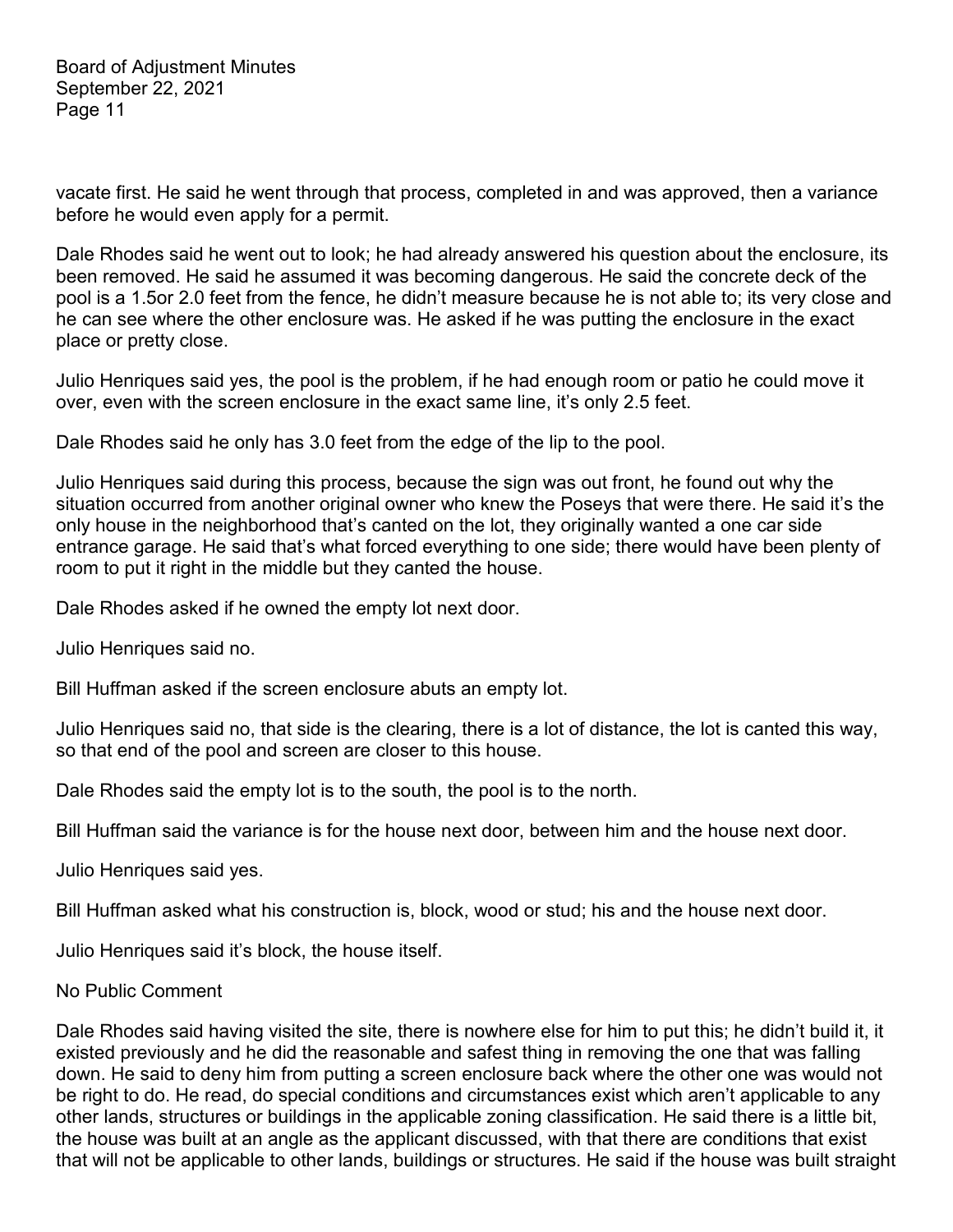like everybody else's, they're probably not there; he didn't do that. He read, that special circumstances and conditions don't result from actions from the applicant. He said that is true, he didn't build it or create it, and isn't asking to extend it beyond where it already is. He read, that granting the variance and request won't confer on the applicant any special privileges that are denied by the provision of the Chapter to other lands, buildings and structures in the identical zoning classification. He said they have approved many structures of this nature where a screen has come down or is falling apart and they needed to put it back up, so it doesn't give him any special privileges or rights. He read, literal enforcement of the provision of this Chapter would deprive the applicant of rights commonly enjoyed by other properties in an identical zoning classification under the provisions of this Chapter and will constitute unnecessary and undue hardships on the applicant. He said if they said no to this it would create an unnecessary hardship in that he wouldn't be able to put back a screen enclosure over his pool or if he did it would be right on top of the pool and they would swim into the screen enclosure. He read, that the variance granted is the minimum variance that will make possible the reasonable use of the land, building or structure. He said it is. He read, that granting the variance will be in harmony with the general intent and purpose of this Chapter and that such a variance will not be injurious to the area involved or otherwise be detrimental to the public welfare. He said it would not be detrimental to any public welfare, it's in harmony with what was intended.

Bill Huffman said he wanted to commend him for bringing this up ahead of time before building. He said he found a responsible contractor and can see he went to the County to vacate the utilities easement as well as this preceding, well done.

Motion by Bill Huffman, seconded by Jack Higgins, to approve the variance as depicted on the survey submitted by the applicant. The vote was unanimous.

# **4. (21PZ00050) Robert F. Erario and Jeremy Sothea Sun**

Request variances from Chapter 62, Article VI, Brevard County Code, 1) Section 62-1334(4), to permit a variance of 27.0 feet from the required 150.0 foot minimum lot width; 2) Section 62-1334(5), to permit a variance of 9.0 feet from the required 15.0 foot side setback for an accessory structure; 3) Section 62-1334(5)(b), to permit an accessory structure located forward of the front building line of a principal structure; 4) Section 62-1334(5)b, to permit an accessory structure located forward of the front building line of a principal structure, in an AU (Agricultural Residential) zoning classification. The parcel is currently zoned BU-1 (General Retail Commercial) and AU (Agricultural Residential) zoning classification, on 7.24 acres, located on the west side of US 1, approximately 497 feet south of Aurantia Road. (4740 Hwy US 1, Mims) (Tax Account 2001826) (District 1)

Robert F. Erario, 4740 US Hwy 1, Mims.

Jeremy Sothea Sun, 4224 Grand Meadows Boulevard, Melbourne.

Robert F. Erario said they were looking to rezone, they are going to be starting a wholesale plant nursery; the portion of the property they wish to do it on is commercial and were told it needed to be zoned agricultural to be able to take advantage of everything. He said they need to rezone it and request a variance to do so; eventually his wife wants to get a horse for their daughter, they need to rezone it for that purpose as well.

Dale Rhodes said, they aren't rezoning here.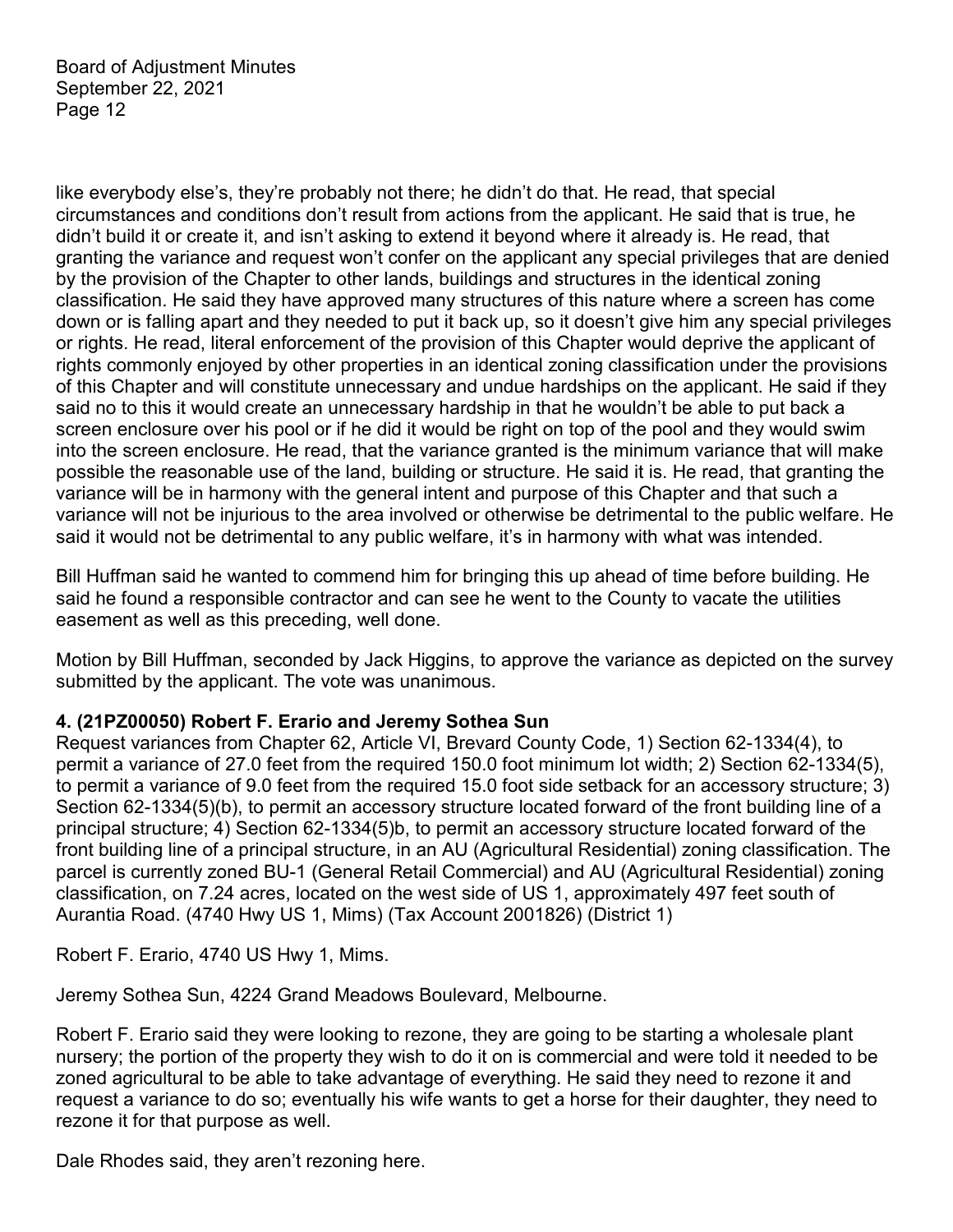Robert F. Erario said right, they need a variance to rezone.

Jack Higgins said they have in the middle, a proposed building, that building is there.

Robert F. Erario said yes, it's existing, they're expanding on it.

Jack Higgins asked why it says proposed.

Robert F. Erario, said he wasn't sure, because right now its an open pole barn, they're extending it out and closing it in.

Jack Higgins asked if the property belonged to Gray Beards before.

Robert F. Erario said it did, Frank and Michelle Bodyke.

Jack Higgins said there are a few buildings there.

Robert F. Erario said yes, there are several.

Jack Higgins asked if there were permits on the proposed.

Robert F. Erario said he's not 100% sure, it was there when they purchased it almost three years ago.

Jack Higgins said, for the rezoning, there is already a structure on the part wanted for the nursery, the display.

Robert F. Erario said there is.

Dale Rhodes asked Paul Body if he needed the variance in order to rezone.

Paul Body said yes, he is trying to rezone the front portion, it's currently zoned BU-1; he is trying to rezone that portion of the property so they can use it for agricultural purposes. He said the existing structure there was used for commercial use. He said their house is building number three on the survey; there are two buildings located forward of the front building line, they need to get it rezoned. He said this property was at one time all AU property, then the portion to the front was rezoned, that little dog leg to BU-1, now they're wanting to rezone it back to what it was.

Dale Rhodes asked, in current BU, if the issue was the width of the road, or at least the first issue.

Paul Body said that's what the first variance is for, it requires 150 feet to meet the AU zoning width.

Dale Rhodes asked if in BU, that wasn't needed.

Paul Body said BU-1 only required 75 feet.

Dale Rhodes asked Robert F. Erario if he knew the width of the massive piece in the back.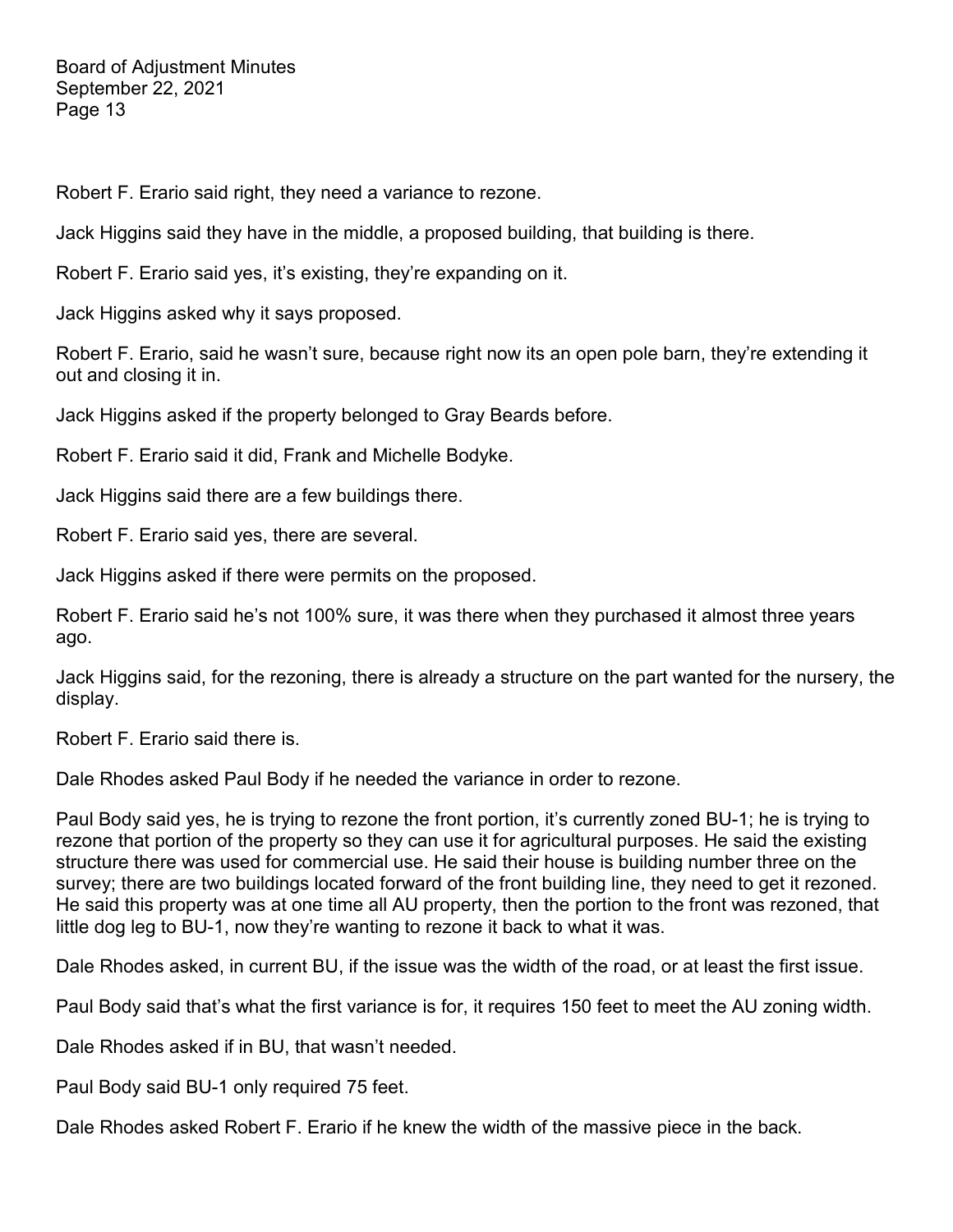Robert F. Erario said he doesn't.

Dale Rhodes said that's alright, he knows that if it extended to the road he wouldn't have an issue. He said this is a common situation, that he has a piece going to the road that's not the right width. He said he has a huge piece of property in the back and in order to build, he has to get a variance because he doesn't have the road frontage. He said it's a common situation he sees as a land specialist, he sells a lot of land and deals with that all the time. He said there are multiple structures on the property and asked if the one he had proposed already existed.

Robert F. Erario said to a point yes.

Dale Rhodes said that's what he needs to understand because he isn't seeing anything given and maybe it's not applicable to what is being asked, as to what is being proposed to build. He asked Paul Body to correct him if needed. He said when he says it's a proposed building, they are doing several variances here.

Paul Body said it's very hard to see the existing structure there, it's dotted and dashed and then they have this proposed building; they are going to expand on that. He said on the survey, it shows a dash line, it's going to be quite a bit bigger, maybe 50% bigger than exists now.

Dale Rhodes said part of the variance is to allow a structure forward of the principle structure. He asked if that was this one.

Jack Higgins said yes.

Paul Body said there are two of them, the one proposed will be in front of the front building line, of the house. He said the house is building number three on the survey, building number seven is a smaller one. He said there are actually two accessory structures that are in front of the house.

Robert F. Erario said that building seven is more like a shed, it can be moved.

Jack Higgins said an entrance drive was recently put in, as well as that building, it's new.

Robert F. Erario said it's at least five years; he has owned it for three and it was there before he bought it.

Jack Higgins said he guesses the trees were covering that area coming in, that entrance wasn't there.

Robert F. Erario said it was put it in right before they purchased it.

Dale Rhodes said when these structures were originally built, because of the zoning, they were okay. He asked if it was the rezoning that was going to create these issues.

Paul Body said that's correct, the BU-1 just has to meet primary setbacks for structures and it also has to meet separation distance, it doesn't call out that it has to be in front of the front building line of the principal structure.

Jack Higgins said he believes it's a pole barn.